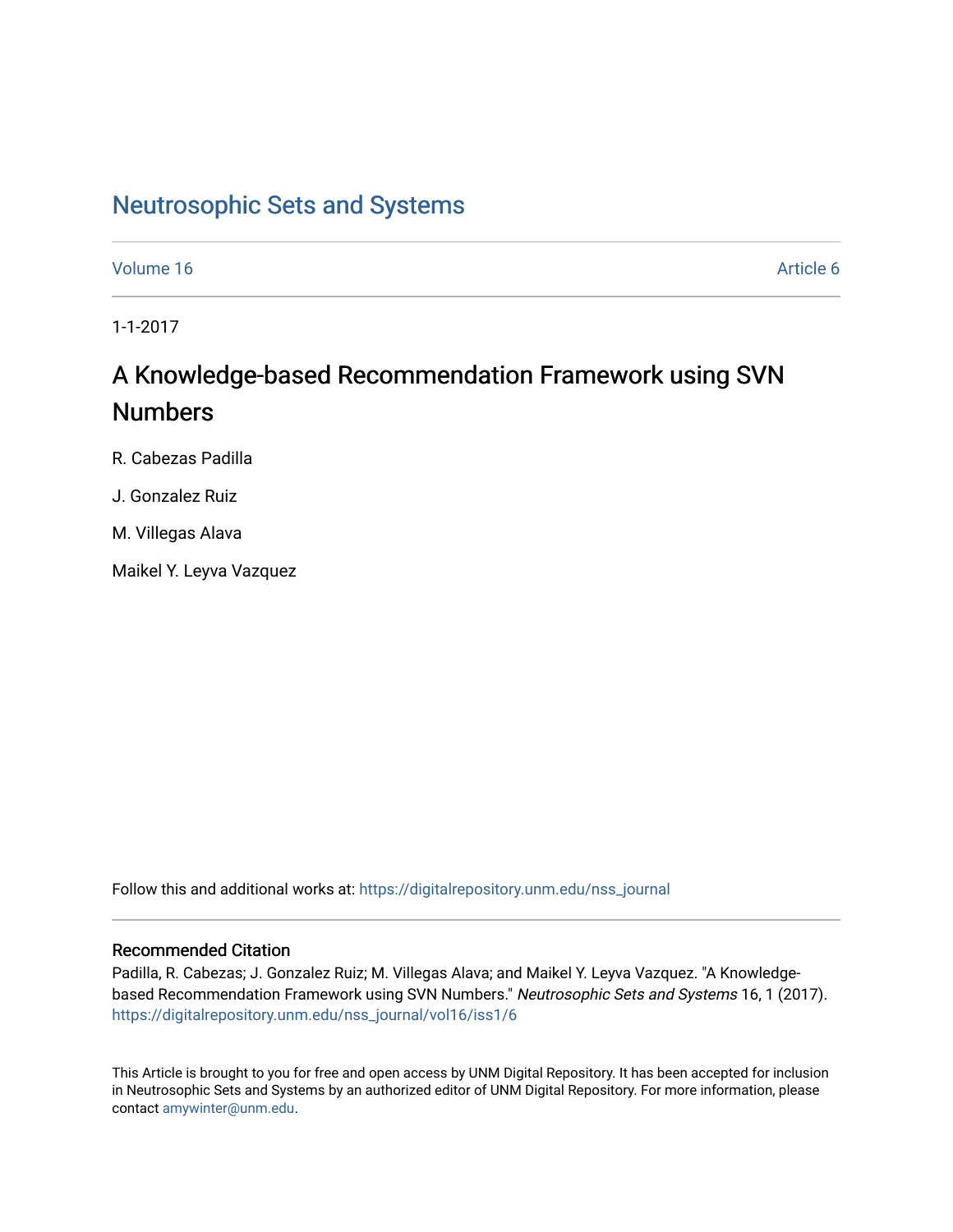University of New Mexico



## **A Knowledge-based Recommendation Framework using SVN Numbers**

**Roddy Cabezas Padilla<sup>1</sup> , José González Ruiz<sup>2</sup> , Milton Villegas Alava<sup>3</sup> , Maikel Leyva Vázquez<sup>4</sup>**

<sup>1</sup>Universidad de Guayaquil, Facultad de Ciencias Administrativas, Guayaquil Ecuador. E-mail: roddy.cabezasp@ug.edu.ec <sup>2</sup>Universidad de Guayaquil, Facultad de Ciencias Matemáticas y Físicas, Guayaquil Ecuador. E-mail: *[jose.gonzalezr@ug.edu](mailto:roddy.cabezasp@ug.edu.ec).ec* <sup>3</sup>Universidad de Guayaquil, Facultad de Ciencias Administrativas, Guayaquil Ecuador. E-mail: [milton.villegasa@ug.edu.ec](mailto:jose.gonzalezr@ug.edu.ec) <sup>4</sup>Universidad de Guayaquil, Facultad de Ciencias Matemáticas y Físicas, Guayaquil Ecuador. E[-mail: mleyvaz@gmail.com](mailto:milton.villegasa@ug.edu.ec)

#### **Abstract:**

Current knowledge based recommender systems, despite proven useful and having a high impact, persist with some shortcomings. Among its limitations are the lack of more flexible models and the inclusion of indeterminacy of the factors involved for computing a global similarity. In this paper, a new knowledge based recommendation models based SVN number is presented. It includes database construction, client profiling, products filtering and generation of recommendation. Its implementation makes possible to improve reliability and include indeterminacy in product and user profile. An illustrative example is shown to demonstrate the model applicability.

**Keywords:** recommendation systems, neutrosophy, SVN numbers.

### **1 Introduction**

Recommendation systems are useful in decision making process providing the user with a group of options that meet expectations [1]. Based on the information and the algorithms used to generate the recommendations,, various techniques can be distinguish [2, 3]:

Knowledge Based Recommender Systems use the knowledge about users' necessities to infer recommendations not requiring a great amount of data like another approaches [4]. They use cased based reasoning techniques frequently. In this paper, a new framework for including neutrosophic in knowledge based recommender system is presented.

This paper is structured as follows: Section 2 reviews some important preliminary concepts about Single valued neutrosophic numbers (SVN number). In Section 3, is presented a knowledge based recommendation model framework based on SVN numbers. Section 4 shows a case study of the proposed model. The paper ends with conclusions and further work recommendations.

## **2.2 SVN-numbers**

Neutrosophy [5] is a mathematical theory developed for dealing with indeterminacy. Neutrosophy has been the base for developing new methods to handle indeterminate and inconsistent information like neutrosophic sets an neutrosophic logic [6, 7] .

The truth value in neutrosophic set is as follows [8]:

**Definition 1.** Let N be a set defined as:  $N = \{(T, I, F) :$  $T, I, F \subseteq [0, 1]$ , a neutrosophic valuation n is a mapping from the set of propositional formulas to  $N$ , that is for each sentence p we have  $v(p) = (T, I, F)$ .

Single valued neutrosophic set (SVNS ) [9] were developed with the goal of facilitate the real world applications of neutrosophic set and set-theoretic operators.

A single valued neutrosophic set (SVNS) has been defined as follows [9]:

**Definition 2.** Let  $X$  be a universe of discourse. A single valued neutrosophic set  $A$  over  $X$  is an object having the form:  $A = \{(x, uA(x), rA(x), vA(x)) : x \in X\}$  (1)

where  $u_A(x): X \to [0,1], \quad r_A(x): X \to [0,1]$  and  $v_A(x): X \to [0,1]$  with  $0 \le u_A(x) + r_A(x) + v_A(x) \le 3$  for all  $x \in X$ . The intervals  $u_A(x)$ ,  $r_A(x)$  y  $v_A(x)$  denote the truth- membership degree, the indeterminacy-membership degree and the falsity membership degree of  $x$  to  $A$ , respectively.

Single valued neutrosophic numbers (SVN number) is denoted by  $A = (a, b, c)$ , where  $a, b, c \in [0, 1]$  and  $a+b+c \le 3$ .

Euclidean distance in SVN is defined as follows[12, 13]: **Definition 3.** LetA<sup>\*</sup> =  $(A_1^*, A_2^*, \ldots, A_n^*)$  be a vector of n SVN numbers such that  $A_j^* = (a_j^*, b_j^*, c_j^*)$  j=(1,2, ..., n) and  $B_i = (B_{i1}, B_{i2}, \dots, B_{im})$   $(i = 1, 2, \dots, m)$  be *m* vectors of *n* SVN numbers such that  $B_{ij} = (a_{ij}, b_{ij}, c_{ij})$  ( $i = 1,2,$ 

*R. Cabezas Padilla, J. González Ruiz, M. Villegas Alava, M. Leyva Vázquez. A Knowledge-based Recommendation Framework using SVN Numbers*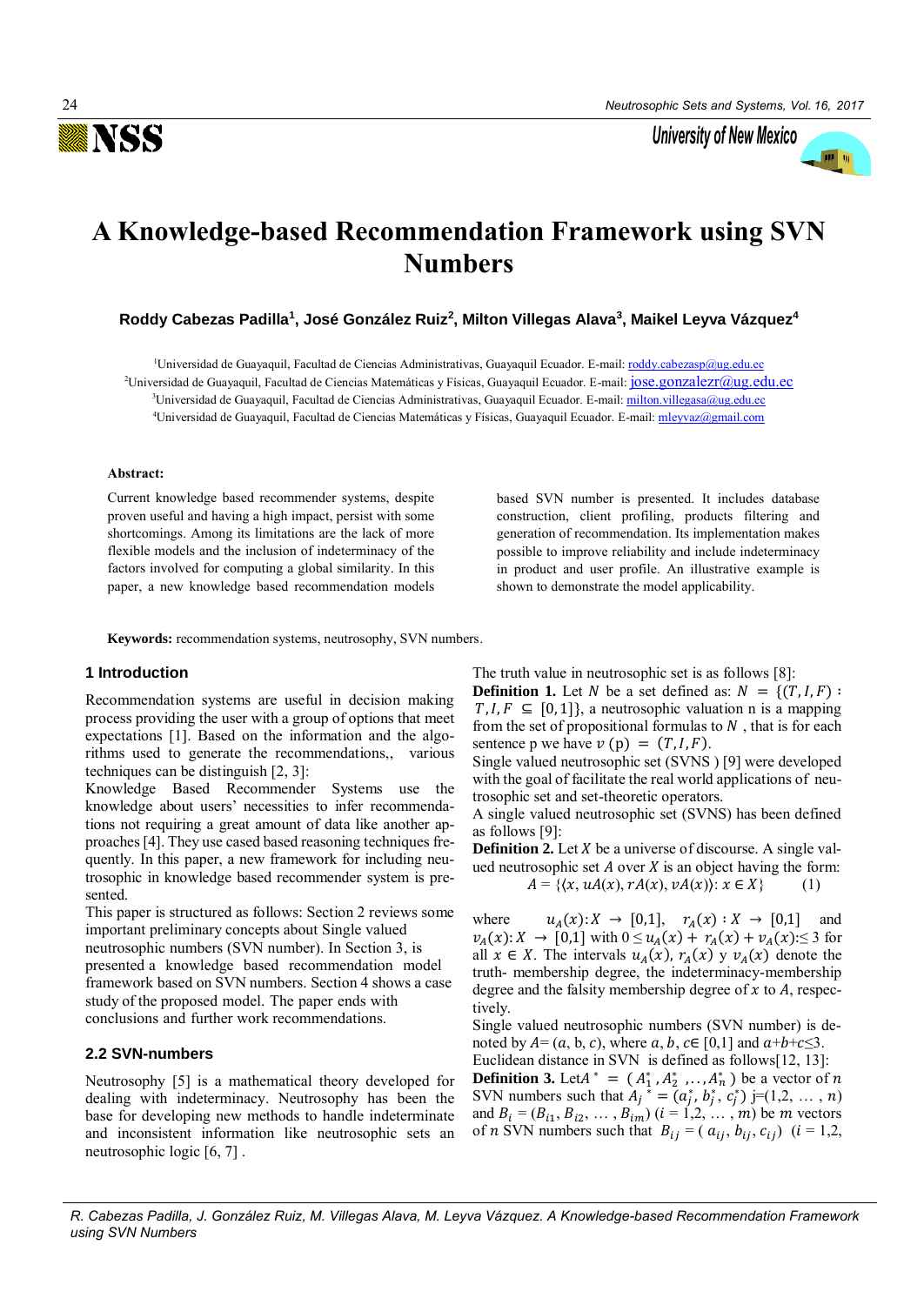$..., m$ ,  $(i = 1, 2, ..., n)$ . Then the separation measure between  $B_i$ 's y  $A^*$  is defined as follows:

$$
s_{I} = \left(\frac{1}{3}\sum_{j=1}^{n} \left\{ \left( |a_{ij} - a_{j}^{*}| \right)^{2} + \left( |b_{ij} - b_{j}^{*}| \right)^{2} + \left( |c_{ij} - c_{j}^{*}| \right)^{2} \right\} \right)^{\frac{1}{2}}
$$
  
(*i* = 1, 2, 2)

 $(i = 1, 2, ..., m)$ 

In this paper linguistic variables[14] are represented using single valued neutrosophic numbers [13] for developing knowledge based recommender system.

### **3 Proposed framework**

The proposed framework is presented in Figure 1. It is based mainly on the proposal made by Cordon [15] for recommendation systems based on content/knowledge adapted to SVN numbers.



**Figure. 1** Proposed framework

#### 3.1 Database creation

A key for a recommendation model is the creation of the database. Each product  $a_i$  will be described by a set of characteristics that make up the profile:

$$
C = \{c_1, \dots, c_k, \dots, c_l\} \tag{3}
$$

Each product will be described by a vector of features:

$$
F_{a_j} = \{v_1^j, \dots, v_k^j, \dots v_l^j\}, j = 1, \dots n \tag{4}
$$

There are techniques for generating these profiles automatically or semi-automatically for recommendation systems [15]. In this case, an expert or group of experts is suggested.

Profiles of product  $a_j$ , is expressed using the linguistic scale expressed  $S, v_k^j \in S$  where  $S = \{s_1, ..., s_g\}$  is the linguistic term set for evaluating the characteristic  $c_k$  using SVN. Having described the products:

 $A = \{a_1, ..., a_j, ..., a_n\}$  (5) Then, are stored in a database.

#### 3.2 Acquisition of the user profile

The proposed framework presents a fundamental difference with previous proposals, it is focused in the fact that most of this information is collected using SVN numbers this information is stored in the database.

$$
P_e = \{p_1^e, \dots, p_k^e, \dots, p_l^e\}
$$
  
This profile will be composed of a set of attributes:  

$$
C^e = \{c_1^e, \dots, c_k^e, \dots, c_l^e\}
$$
(7)

#### 3.3 Filtering

In this activity, products according to the similarity with the user profile are filtered to find out which are the most appropriate for the student.

The similarity between user profile,  $P_e$ , product  $a_j$  is calculated. For the calculation of the overall similarity

The similarity measure can be obtained from a distance measurement, if  $d(x, y) \in [0, max]$  then[16] :

$$
sim(p_k^e, v_k^j) = 1 - \frac{d(dp_k^e, v_k^j)}{max}
$$
 (8)

 $\Delta$ 

In this case similarity is calculated as follows:

$$
\sum_{i=1}^{S_i} 1 - \left( \left( \frac{1}{3} \sum_{j=1}^n \left\{ \left( |a_{ij} - a_j^*| \right)^2 + \left( |b_{ij} - b_j^*| \right)^2 + \left( |c_{ij} - c_j^*| \right)^2 \right\} \right)^{\frac{1}{2}} \right)
$$

Where function S calculate similarity among user profile and products profiles  $[17]$ .

#### 3.4 Recommending

In this activity, a set of products that match with the user profiles is suggested. After calculating the similarity products are ordered and represented with the following similarity vector:

$$
S = (s_1, ..., s_n)
$$
 (10)

The best is that best meet the needs of the user profile (greater similarity).

#### **4 Case study**

To show the applicability of the model, a case study is developed.

Initially a database of products is created:

 $A = \{a_1, a_2, a_3, a_4, a_5\}$ described with the following attributes: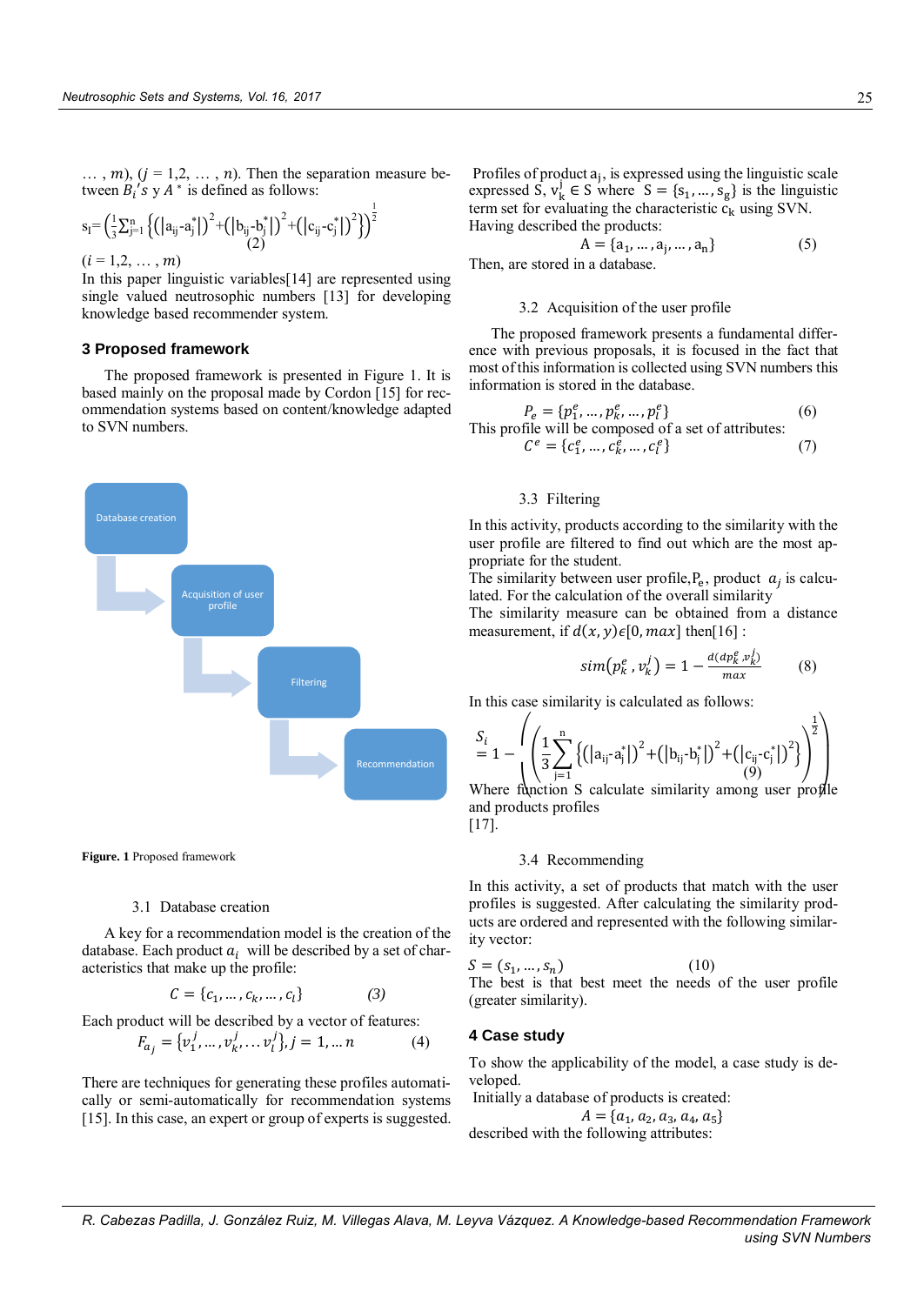$C = \{c_1, c_2, c_3, c_4, c_5\}$ Attributes are evaluated in the linguistic scale show in Table 1 and stored in the database.

| Linguistic terms     | <b>SVNSs</b>       |
|----------------------|--------------------|
| Extremely good (EG)  | (1,0,0)            |
| Very very good (VVG) | (0.9, 0.1, 0.1)    |
| Very good (VG)       | (0.8, 0.15, 0.20)  |
| Good(G)              | (0.70, 0.25, 0.30) |
| Medium good (MG)     | (0.60, 0.35, 0.40) |
| Medium (M)           | (0.50, 0.50, 0.50) |
| Medium bad (MB)      | (0.40, 0.65, 0.60) |
| Bad (B)              | (0.30, 0.75, 0.70) |
| Very bad (VB)        | (0.20, 0.85, 0.80) |
| Very very bad (VVB)  | (0.10, 0.90, 0.90) |
| Extremely bad (EB)   | (0,1,1)            |

**Table 1.** Linguistic terms used to provide the assessments [13].

Database used in this example is shown in Table 2.

|                | $c_{1}$ | C2 | $\mathcal{C}_2$ | $\mathcal{C}_{\mathit{4}}$ |
|----------------|---------|----|-----------------|----------------------------|
| $a_{1}$        | MDB     |    | MMB             |                            |
| a <sub>2</sub> | В       | MD | МB              |                            |
| $a_3$          | MMB     |    |                 |                            |
| $a_4$          |         |    | MMB             |                            |

**Table 2:** Products database.

If user  $u_e$ , wish to receive recommendation expressing his/her preferences in this case:

 $P_e = \{MDB, MB, MMB, MB\}$ 

The next step in this case is the calculation of similarity between user profile and products profiles stored in database.

| u | r       |           |                         |
|---|---------|-----------|-------------------------|
|   | 76<br>ັ | $\Lambda$ | $\sim$ $\sim$<br>- 97 1 |

**Table 3:** Similarity calculation

A ranking of products based on similarity calculation is:  ${a_4, a_2, a_1, a_3}$ 

In case that the recommendation of two products was needed it is as follows:

 $a<sub>4</sub>, a<sub>2</sub>$ 

This example shows the applicability of the proposal

## **5 Conclusions**

In this paper, a product recommendation model was presented following the knowledge-based approach. It is based on the use of SVN numbers to express linguistic terms.

Future work will be related to the creation of the database from multiple experts, as well as obtaining the weights of the characteristics using group evaluations. In addition, we will work on the integration of more complex aggregation models, as well as hybridization with other models of recommendation.

#### **References**

- 1. Leiva, J.L., et al., *Realidad aumentada y sistemas de recomendación grupales: Una nueva perspectiva en sistemas de destinos turísticos.* Estudios y perspectivas en turismo, 2014. **23**(1): p. 40-59.
- 2. Dietmar Jannach, *Tutorial: Recommender Systems*, in *International Joint Conference on Artificial Intelligenc e Beijing, August 4, 2013*. 2013.
- 3. Cordón, L.G.P., *Modelos de recomendación con falta de información. Aplicaciones al sector turístico*. 2008, Universidad de Jaén.
- 4. Aggarwal, C.C., *Knowledge-based recommender systems*, in *Recommender Systems*. 2016, Springer. p. 167-197.
- 5. Smarandache, F., *A Unifying Field in Logics: Neutrosophic Logic.* Philosophy, 1999: p. 1-141.
- 6. Smarandache, F., *A Unifying Field in Logics: Neutrosophic Logic. Neutrosophy, Neutrosophic Set, Neutrosophic Probability: Neutrsophic Logic. Neutrosophy, Neutrosophic Set, Neutrosophic Probability*. 2005: Infinite Study.
- 7. Vera, M., et al., *Las habilidades del marketing como determinantes que sustentaran la competitividad de la Industria del arroz en el cantón Yaguachi. Aplicación de los números SVN a la priorización de estrategias.* Neutrosophic Sets & Systems, 2016. **13**.
- 8. Rivieccio, U., *Neutrosophic logics: Prospects and problems.* Fuzzy sets and systems, 2008. **159**(14): p. 1860-1868.
- 9. Wang, H., et al., *Single valued neutrosophic sets.* Review of the Air Force Academy, 2010(1): p. 10.
- 10. Ye, J., *A multicriteria decision-making method using aggregation operators for simplified neutrosophic sets.* Journal of Intelligent & Fuzzy Systems, 2014. **26**(5): p. 2459-2466.
- 11. Biswas, P., S. Pramanik, and B.C. Giri, *TOPSIS method for multi-attribute group decision-making under singlevalued neutrosophic environment.* Neural computing and Applications, 2016. **27**(3): p. 727-737.
- 12. Ye, J., *Single-valued neutrosophic minimum spanning tree and its clustering method.* Journal of intelligent Systems, 2014. **23**(3): p. 311-324.
- 13. Şahin, R. and M. Yiğider, *A Multi-criteria neutrosophic group decision making metod based TOPSIS for supplier selection.* arXiv preprint arXiv:1412.5077, 2014.
- 14. Leyva-Vázquez, M., et al. *The Extended Hierarchical Linguistic Model in Fuzzy Cognitive Maps*. in *Technologies and Innovation: Second International Conference, CITI 2016, Guayaquil, Ecuador, November 23-25, 2016, Proceedings 2*. 2016. Springer.

*R. Cabezas Padilla, J. González Ruiz, M. Villegas Alava, M. Leyva Vázquez. A Knowledge-based Recommendation Framework using SVN Numbers*